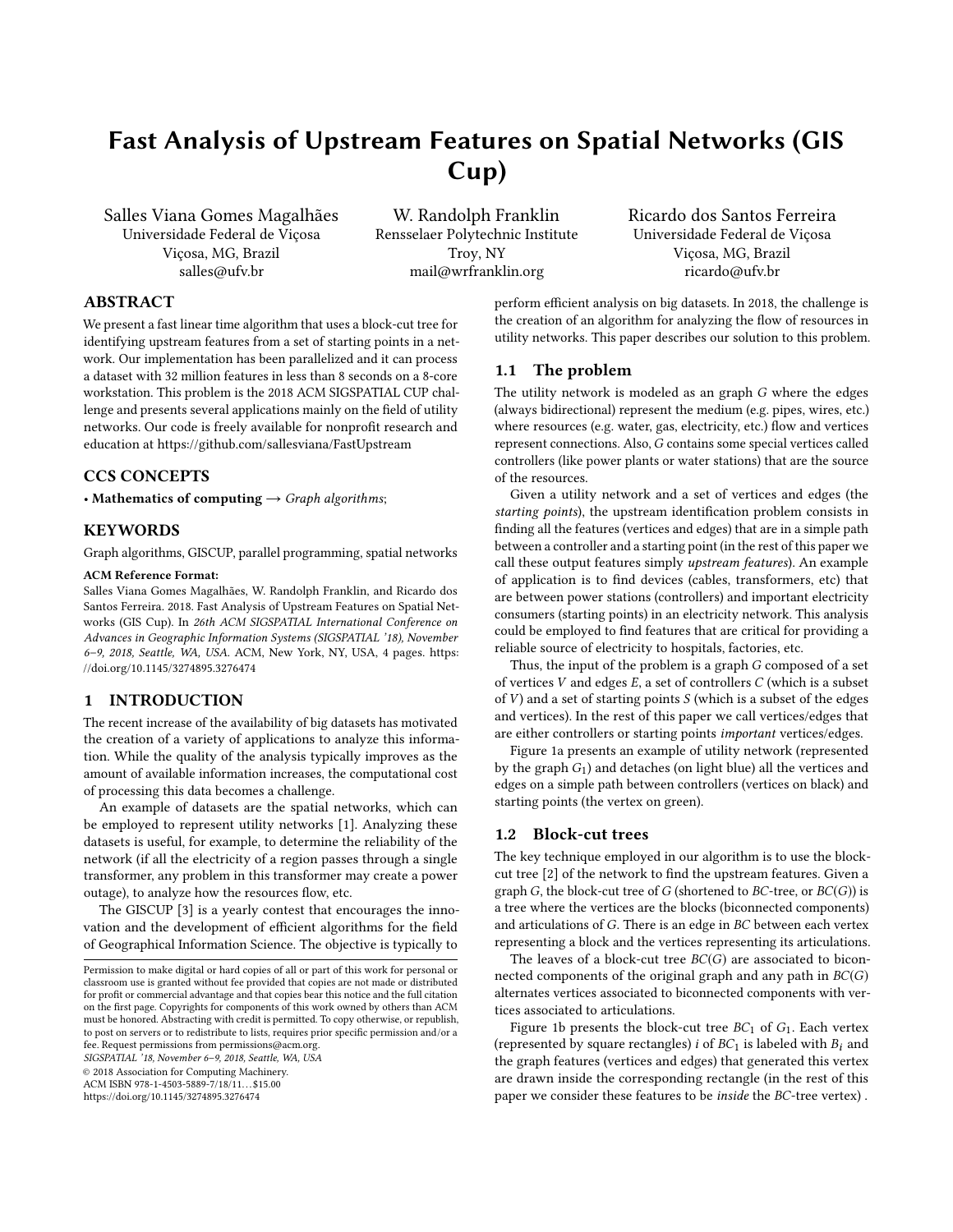SIGSPATIAL '18, November 6–9, 2018, Seattle, WA, USA S. Viana Gomes Magalhães et al.

<span id="page-1-0"></span>

(c) After iteratively removing non-important leaves from (b)

Figure 1: Example of utility network. The vertex  $s_1$  (on green) represents a starting point, and  $c_1$  and  $c_2$  (on black) are the controllers. Edges and vertices detached on light blue are upstream from the starting point.

## 2 THE SOLUTION

#### 2.1 Analyzing the network

We claim that the upstream features can be identified without explicitly enumerating all the paths between starting points and controllers (this is typically unfeasible because the number of such paths could be exponential on the size of the graph).

For simplicity, let us assume the network is connected (otherwise the problem can be solved independently for each connected component), that it contains both controllers and starting points vertices (otherwise the output should be empty), its vertices do not contain loops and that a vertex cannot be a controller and a starting point simultaneously. Also, assume starting points can only be vertices. The special cases where some of these assumptions do not hold will be considered in Section [2.2.](#page-2-0)

Because of space limitations, we will present the proofs related to the process of finding upstream vertex features (the proofs for edge features are similar).

<span id="page-1-1"></span>CLAIM 1. Let BG be a biconnected graph. Any vertex of BG is on a simple path between two vertices  $u, v$  of BG.

Proof: Since BG is connected, there is at least one simple path between *u* and *v*. Also, given any vertex *w* ( $w \neq u, v$ ) in *BG* there are at least two paths  $Pu$  (between w and u) and  $Pv$  (between w and v) such that Pu and Pv do not share a vertex (other than  $w$ ) and, thus,  $w$  is in a  $u$ - $v$  path. If all paths between  $w$  and  $u$  and between w and v shared a vertex x (s.t.  $x!=w$ ), then removing x would disconnect BG and, thus, it could not be biconnected.

<span id="page-1-2"></span>CLAIM 2. Let A and C be two vertices of a a block-cut tree  $BC(G)$ , where both A and C contain important vertices and at least one of these important vertices is a controller and another one is a starting point. If vertex B of  $BC(G)$  ( $B \neq A, C$ ) is in the unique simple path connecting  $A$  to  $C$ , then any vertex of  $G$  in  $B$  is an upstream feature.

Proof: This is a result of Claim [1.](#page-1-1) For example, in Figure [1b](#page-1-0) vertex  $B_{20}$  is in the unique path between  $B_{13}$  (containing a controller) and  $B_{22}$  (containing a starting point). Thus, any vertex in  $B_{20}$  is an upstream feature.

<span id="page-1-3"></span>CLAIM 3. Let A and C be the two endpoints of a path P in a blockcut tree  $BC(G)$ , where A and C contain important vertices and at least one of these important vertices is a controller and another one is a starting point. If both A and C contain at least one important vertex which is not an articulation in P, then all features of G in vertices of P are upstream features.

Proof: Because of Claim [2,](#page-1-2) we only have to prove that the vertices in  $A$  and in  $C$  are upstream features.  $A$  (the proof for  $B$  is identical) has at least one important vertex  $v$  that is not the articulation  $a$ , which is also present in the neighbor of  $A$  in the path. Assume  $v$  is a controller (if  $v$  is a starting point the proof is similar). If another vertex in A is a starting point, because of Claim [1](#page-1-1) any vertex in A will be upstream. Otherwise, a vertex  $b$  of  $B$  is a starting point and, since there is a path between  $b$  and  $a$  and any vertex in  $A$  is in a simple path between  $v$  and  $a$ , then all vertices in  $A$  are upstream.

For example, any vertex of  $G_1$  in path  $B_{22}B_8B_7B_6B_5$  in Figure [1b](#page-1-0) is an upstream vertex. On the other hand, vertex a in path  $B_3B_4B_5$ is not upstream (the only important vertex in  $B_3$  is an articulation represented by vertex  $B_4$  in the path)

<span id="page-1-4"></span>CLAIM 4. Let T be a connected subgraph of a block-cut tree  $BC(G)$ . Assume T contains both controllers and starting points, that all leaves ofT represent biconnected components and that each leaf ofT contains at least one important vertex that is not an articulation still in a vertex of T. Then, all vertices of T are in a simple path between a vertex containing a controller and one containing a starting point.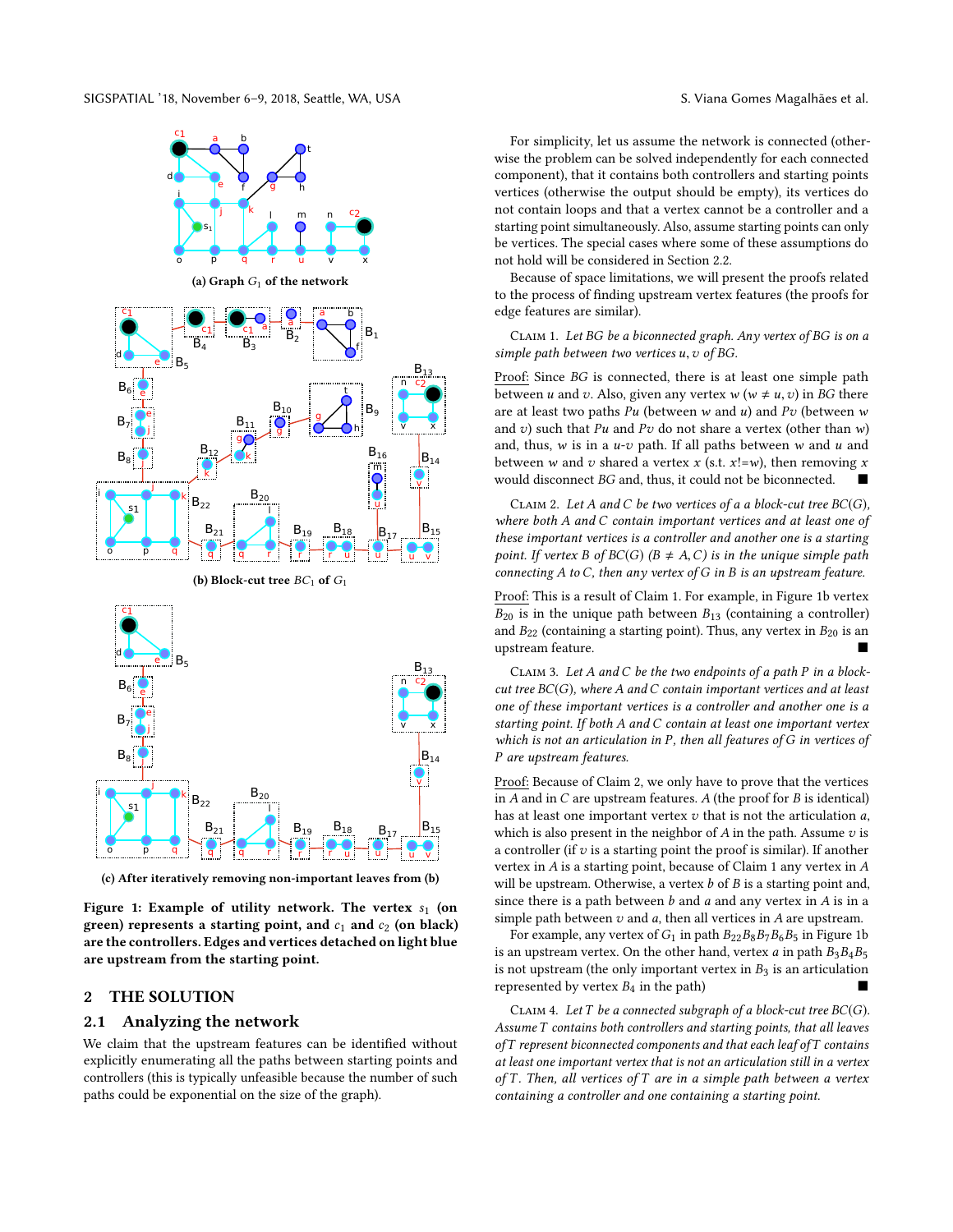Fast Analysis of Upstream Features on Spatial Networks (GIS Cup) SIGSPATIAL '18, November 6–9, 2018, Seattle, WA, USA

Proof: If all leaves contain only controllers (resp. starting points), then at least one internal vertex V contain a starting point (resp. controller). Since  $T$  is a tree, any vertex will be in a path between V (containing a starting point) and a leaf (containing a controller).

If some leaves contain controllers and others contain starting points, any vertex of  $T$  will be in a simple path between a leaf containing a controller and a leaf containing a starting point.

Because of Claim [3,](#page-1-3) any vertex of G in T will be upstream. For example, all vertices of  $G_1$  (Figure [1a\)](#page-1-0) in Figure [1c](#page-1-0) are upstream.  $\blacksquare$ 

<span id="page-2-1"></span>CLAIM 5. Let L be a leaf of a block-cut tree  $BC(G)$ ,  $V(L)$  be the set of vertices in L and <sup>a</sup> be the articulation whose associated vertex A of  $BC(G)$  is adjacent to L. If no vertex of  $V(L)$ −a is an important vertex, then, except possibly for <sup>a</sup>, no vertex in L is upstream.

Proof: Suppose a vertex  $v \neq a$  in L was on a simple path p between two important vertices. Since the only vertex of L that may be important is  $a$ , then  $p$  would contain  $a$  twice and, therefore,  $p$  could not be a simple path. For example, in Figure [1b](#page-1-0)  $B_1$  does not have any important vertex and, thus, no simple path connecting two important vertices could contain a vertex (other than the articulation a) in  $B_1$ .

<span id="page-2-3"></span>Claim 6. Let L be a leaf of a connected subgraph T of a block-cut tree  $BC(G)$ ,  $V(L)$  be the set of vertices in L and a be the articulation whose associated vertex in T is adjacent to L. If no vertex of  $V(L)$ -a is an important vertex, then, the upstream vertices in  $T$  are also in  $T - L$ .

Proof: According to Claim [5,](#page-2-1)  $V(L) - a$  does not contain upstream vertices. Also, even though  $a$  may be an upstream vertex  $L$  may be removed because  $a$  is an articulation and, thus, a neighbor of  $L$  in  $T$  contains a copy of  $a$ . If  $T$  has upstream vertices it is guaranteed that  $L$  has a neighbor (otherwise  $T$  would not have both kinds of important vertices).

For example, consider Figure [1b.](#page-1-0)  $BC_1 - B_1$ ,  $BC_1 - B_{16}$  and  $BC$ contain all the upstream vertices of the original graph. Observe that, even though  $B_{16}$  has an upstream feature (*u*), there is a copy of this feature in other vertices (since  $u$  is an articulation).

These claims suggest an algorithm (Algorithm [1\)](#page-2-2) to compute the upstream features in a graph. Observe that after the loop on lines 2 and 5, according to Claim [4](#page-1-4) all returned features are upstream from the starting points. Also, because of Claim [6,](#page-2-3) the loops on lines 2 and 5 do not remove any feature that should be in the output.

Figure [1c](#page-1-0) illustrates the state of the block-cut tree  $BC_1$  (Figure [1b\)](#page-1-0) after some leaves are removed by the loops on lines 2 and 5.

The block-cut tree can be created in linear time on the size of the input (using Tarjan's algorithm [\[4\]](#page-3-4) to find the biconnected components). Also, pruning the tree is linear (on the size of the tree, which in the worst case is similar to the size of the input graph) and, thus, in the worst case the cost of the pruning step is similar to the cost of the creation of the tree. Therefore, the overall time complexity of the algorithm is linear on the size of the graph.

#### <span id="page-2-0"></span>2.2 Special cases

Instead of separately treating the special cases where edges are starting points, we decided to reduce a dataset with this special case to one without it. This is accomplished by replacing each starting point edge  $e = (u, v)$  with two artificial edges  $e_1 = (u, s)$ 

<span id="page-2-2"></span>

| Algorithm 1 Computes the upstream features in a graph G |            |  |  |  |
|---------------------------------------------------------|------------|--|--|--|
|                                                         | __ _ _ _ _ |  |  |  |

- 1:  $BC \leftarrow$  Create the block-cut tree of G<br>2. while BC has a leaf L without impor-
- 2: while  $BC$  has a leaf  $L$  without important vertices do
- Remove L from BC
- 4: end while
- 5: while  $BC$  has a leaf  $L$  where  $L$  has exactly one important vertex  $v$  and  $v$  is an articulation still in BC do
- 6: Remove L from BC
- 7: end while
- $8:$  return the vertices and edges of  $G$  inside the vertices of  $BC$

and  $e_2 = (s, v)$ , where s is an "artificial" starting point vertex. This process is illustrated in Figure [2.](#page-2-4) Then, each occurrence of the artificial edges or vertices in the output obtained from the modified dataset is replaced with the corresponding original starting point edges. It is clear that the output of this modified input is the same as the expected solution for the original dataset.



#### <span id="page-2-4"></span>Figure 2: Using artificial edges and vertex (right) to represent a starting point edge e (left).

Another special case arises when a vertex has a loop. Loops cannot be in simple paths and, thus, they are ignored by the algorithm. However, in the GISCUP a path may start at an edge and, thus, a starting point edge that is a loop can be in a path to a controller (since the path would start on the edge and, thus, won't include the loop vertex twice). This does not have to be explicitly handled by the algorithm since the creation of the artificial edges/vertices (as described above) replaces the loop with a cycle and, thus, the algorithm behaves as desired. This process is illustrated in Figure [3.](#page-2-5)



#### <span id="page-2-5"></span>Figure 3: Loop starting point  $e$  being replaced with two artificial edges and a starting point s.

In the GISCUP, vertices were allowed to be simultaneously controllers and starting points. We claim (without proof) that if a connected component contains at least two different important vertices and at least one of the vertices is simultaneously a starting point and a controller, then no special treatment is necessary. The only special case that needs to be handle separately happens when the connected component has only one important vertex  $v$  which is simultaneously a controller and a starting point. In this situation the only output feature generated from this component will be  $v$ .

### 2.3 Implementation details

The algorithm described in this paper has been implemented in C++, and several optimization techniques were employed to improve its performance. The performance advantage of each design choice was carefully evaluated during the implementation process.

First, in the GISCUP contest the global identifier of each feature was always represented using a 32-digit string (where each digit is in hexadecimal) which can be encoded using two 64-bit integers. By employing this kind of representation we were able to not only